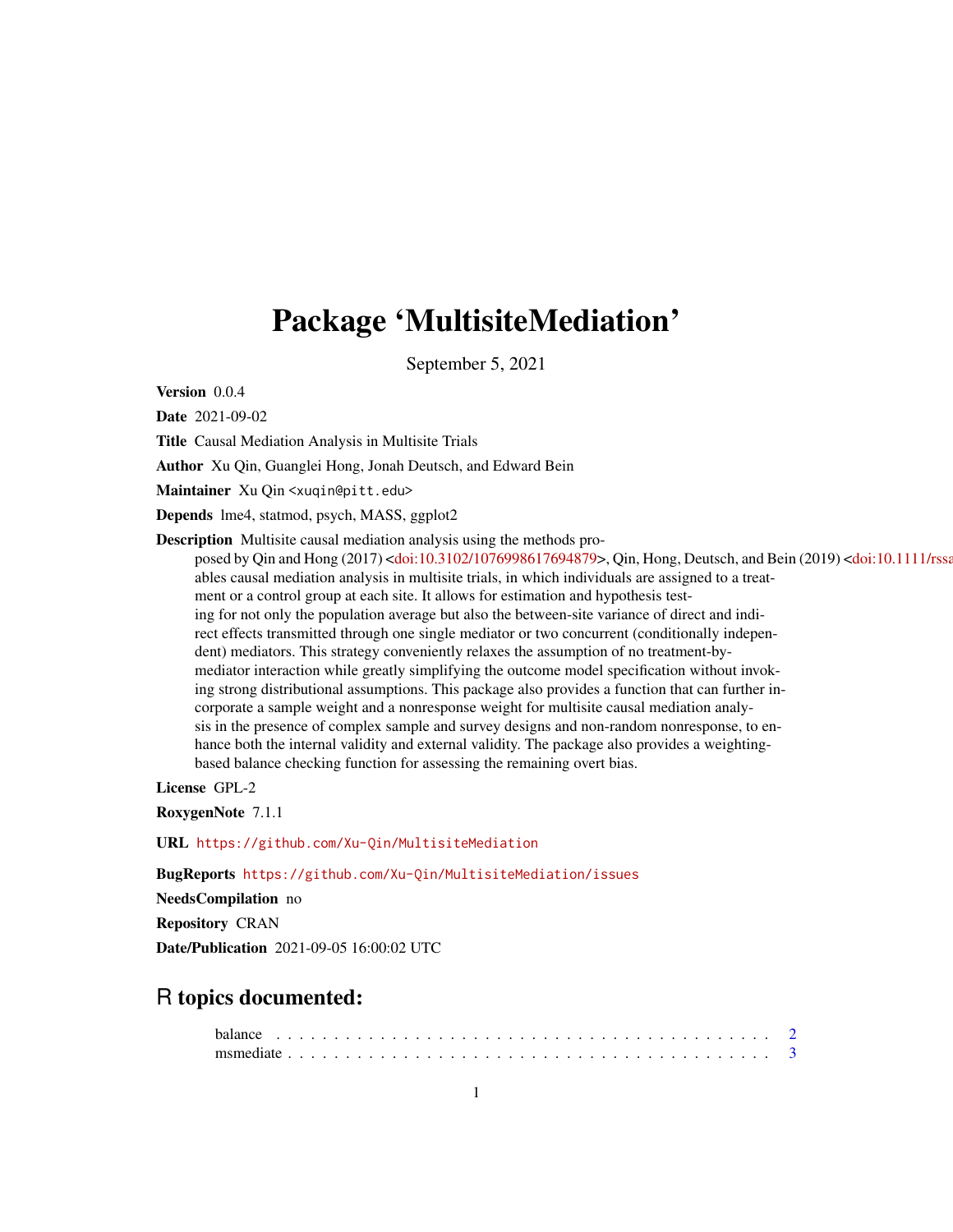#### <span id="page-1-0"></span>2 balance below the state of the state of the state of the state of the state of the state of the state of the state of the state of the state of the state of the state of the state of the state of the state of the state o

| Index | 15 |
|-------|----|
|       |    |
|       |    |
|       |    |
|       |    |
|       |    |
|       |    |

balance *Balance checking for causal mediation analysis in multisite trials*

#### Description

This function is used to check if, within a treatment group, the estimated nonresponse weight balances the distribution of the observed covariates between the respondents and the nonrespondents, or if the estimated RMPW weight balances the distribution of the observed covariates between those whose mediator takes value 1 and those whose mediator takes value 0.

#### Usage

balance(data, y, treatment, mediator, response, XR1, XR0, XM1, XM0, X, site)

| data            | The data set for analysis.                                                                                                                                                                                                                |
|-----------------|-------------------------------------------------------------------------------------------------------------------------------------------------------------------------------------------------------------------------------------------|
| у               | The name of the outcome variable (string).                                                                                                                                                                                                |
| treatment       | The name of the treatment variable (string).                                                                                                                                                                                              |
| mediator        | The name of the mediator variable (string).                                                                                                                                                                                               |
| response        | The name of the response variable (string), which is equal to 1 if the individual<br>responded and 0 otherwise.                                                                                                                           |
| XR1             | A vector of variable names (string) of pretreatment covariates in the propen-<br>sity score model for the response under the treatment condition. For now, the<br>multilevel propensity score model only allows for one random intercept. |
| XR0             | A vector of variable names (string) of pretreatment covariates in the propensity<br>score model for the response under the control condition. For now, the multilevel<br>propensity score model only allows for one random intercept.     |
| XM <sub>1</sub> | A vector of variable names (string) of pretreatment covariates in the propen-<br>sity score model for the mediator under the treatment condition. For now, the<br>multilevel propensity score model only allows for one random intercept. |
| XM0             | A vector of variable names (string) of pretreatment covariates in the propensity<br>score model for the mediator under the control condition. For now, the multi-<br>level propensity score model only allows for one random intercept.   |
| X               | A vector of variable names (string) of all the pretreatment covariates to be<br>checked balance for.                                                                                                                                      |
| site            | The variable name for the site ID (string).                                                                                                                                                                                               |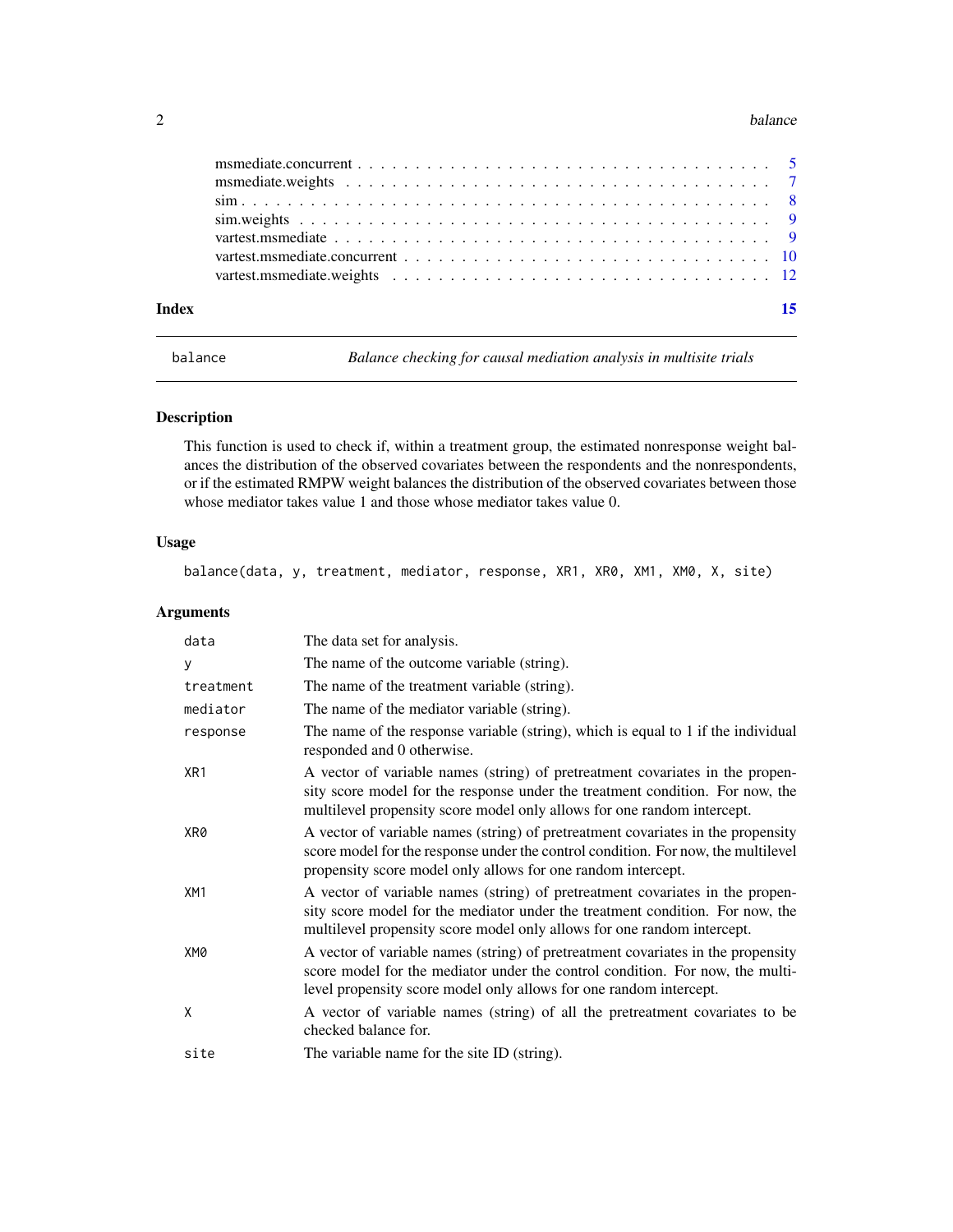#### <span id="page-2-0"></span>msmediate 3

#### Value

A list of tables containing the balance checking results for the response before weighting (\$balance.R\$balance1 under the treatment condition and \$balance.R\$balance0 under the control condition) and after weighting (\$balance.R\$balance1.adj under the treatment condition and \$balance.R\$balance0.adj under the control condition); and the balance checking results for the mediator before weighting (\$balance.M\$balance1 under the treatment condition and \$balance.M\$balance0 under the control condition) and after weighting (\$balance.M\$balance1.adj under the treatment condition and \$balance.M\$balance0.adj under the control condition). It also contains a set of balance checking plots corresponding to the tables.

| balance.mean  | Population average of standardized bias. The standardized bias is calculated by<br>dividing the unweighted (before weighting) or weighted (after weighting) mean<br>difference between response or mediator levels in each covariate by the standard<br>deviation of the covariate |
|---------------|------------------------------------------------------------------------------------------------------------------------------------------------------------------------------------------------------------------------------------------------------------------------------------|
| balance.sd    | Between-site standard deviation of standardized bias.                                                                                                                                                                                                                              |
| balance.lower | Lower bound of the 95% plausible value range of the site-specific standardized<br>bias.                                                                                                                                                                                            |
| balance.upper | Upper bound of the 95% plausible value range of the site-specific standardized<br>bias.                                                                                                                                                                                            |

#### Author(s)

Xu Qin, Guanglei Hong, Jonah Deutsch, and Edward Bein

#### References

Qin, X., Hong, G., Deutsch, J., & Bein, E. (2019). Multisite causal mediation analysis in the presence of complex sample and survey designs and non-random non-response. Journal of the Royal Statistical Society: Series A (Statistics in Society), 182(4), 1343-1370. doi: [10.1111/rssa.12446](https://doi.org/10.1111/rssa.12446)

#### Examples

```
data(sim.weights)
```

```
balance(data = sim.weights, y = y'', treatment = "tr", mediator = "me", response = "R",
   XR1 = c("x1", "x2", "x3"), XR0 = c("x1", "x2", "x3"), XM1 = c("x1", "x2", "x3"),XM0 = c("x1", "x2", "x3"), X = c("x1", "x2", "x3"), site = "site")
```
msmediate *Causal mediation analysis in multisite trials*

#### Description

This function is used to estimate both the population average and between-site variance of direct and indirect effects.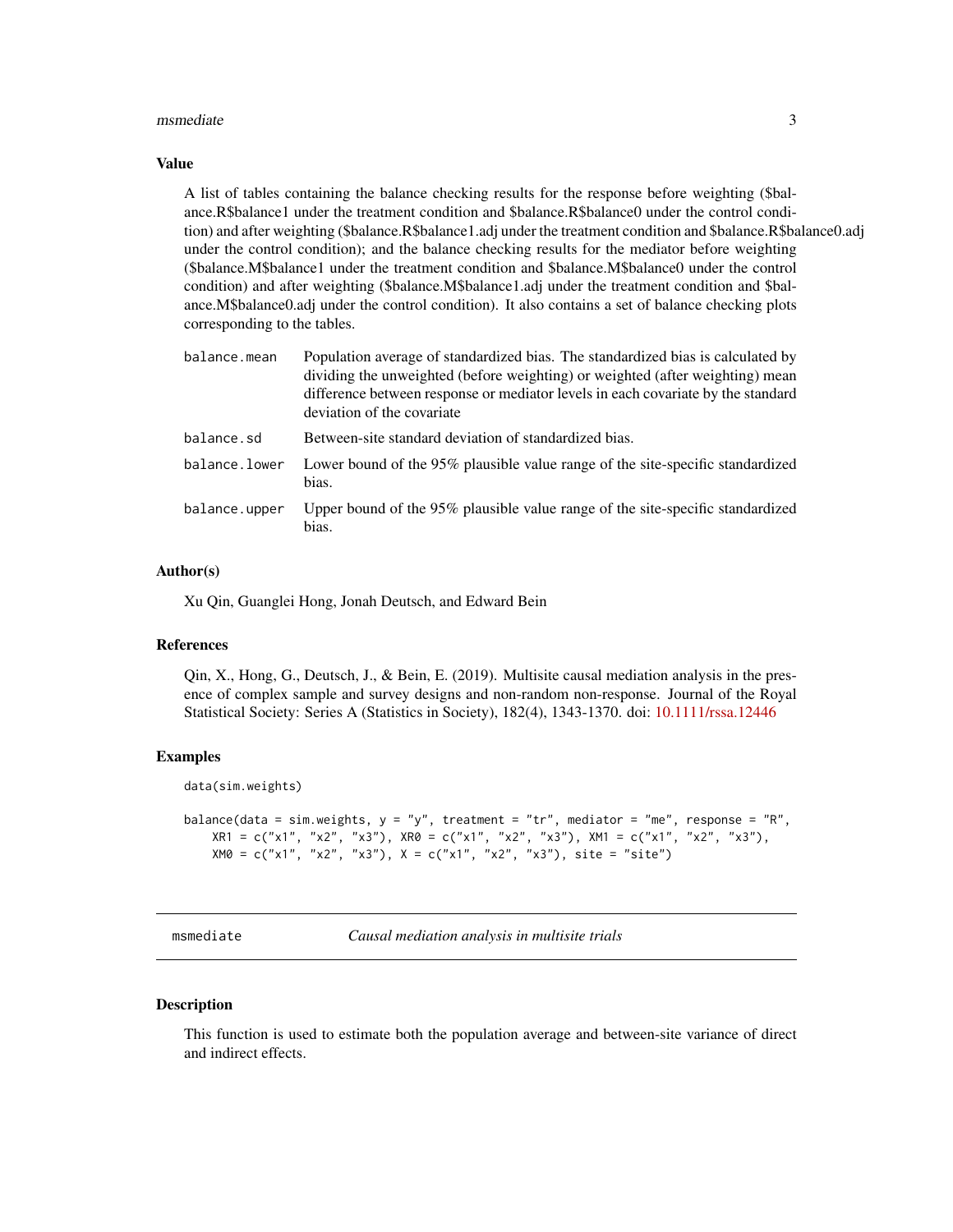#### 4 msmediate

#### Usage

msmediate(data, y, treatment, mediator, X, site)

#### Arguments

| data      | The data set for analysis.                                                                                                                                                                                       |
|-----------|------------------------------------------------------------------------------------------------------------------------------------------------------------------------------------------------------------------|
| y         | The name of the outcome variable (string).                                                                                                                                                                       |
| treatment | The name of the treatment variable (string).                                                                                                                                                                     |
| mediator  | The name of the mediator variable (string).                                                                                                                                                                      |
| X         | A vector of variable names (string) of pretreatment covariates, which will be<br>included in the propensity score model. For now, the multilevel propensity score<br>model only allows for one random intercept. |
| site      | The variable name for the site ID (string).                                                                                                                                                                      |

#### Value

A list contains the estimates of the between-site variance of direct effect, that of indirect effect, and the correlation between the direct and indirect effects across sites (\$Random\_effects), and the population average direct and indirect effect estimates along with their hypothesis testing results (\$Fixed\_effects).

#### Author(s)

Xu Qin and Guanglei Hong

#### References

Qin, X., & Hong, G (2017). A weighting method for assessing between-site heterogeneity in causal mediation mechanism. Journal of Educational and Behavioral Statistics. Journal of Educational and Behavioral Statistics, 42(3), 308-340. doi: [10.3102/1076998617694879](https://doi.org/10.3102/1076998617694879)

#### Examples

data(sim)

```
msmediate(data = sim, y = "y", treatment = "tr", mediator = "me", X = c("x1", "x2","x3", "x4"), site = "site")
```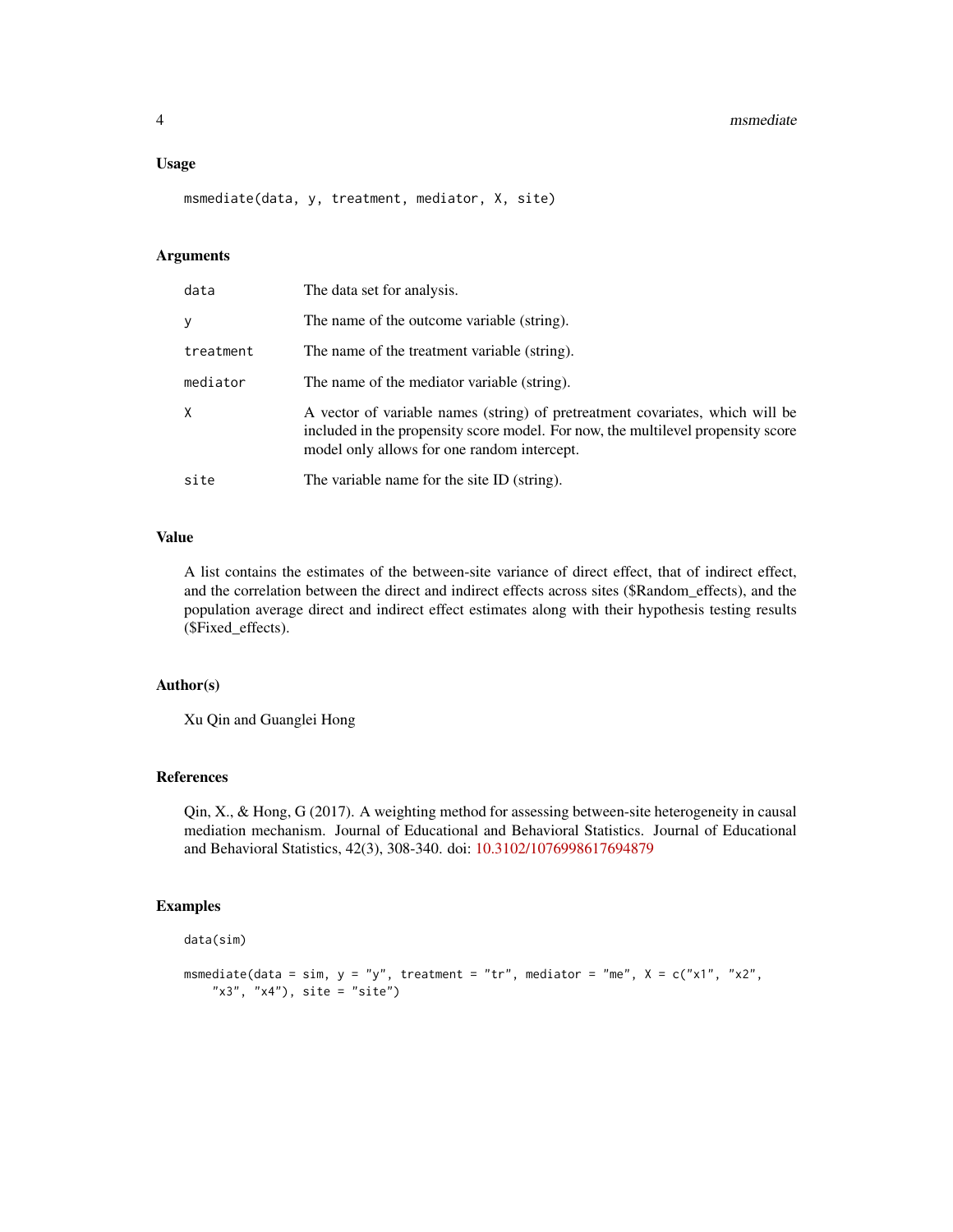<span id="page-4-0"></span>msmediate.concurrent *Complex multisite causal mediation analysis with two concurrent mediators in the presence of complex sample and survey designs and nonrandom nonresponse*

#### Description

This function is used to estimate both the population average and between-site variance of a natural indirect transmitted through each mediator and a natural direct effect when two concurrent (conditionally independent) mediators are involved in the mediation mechanism. It incorporates a sample weight to adjust for complex sample and survey designs and employs an estimated nonresponse weight to account for non-random nonresponse.

#### Usage

```
msmediate.concurrent(
  data,
 y,
  treatment,
  mediator,
  response,
  XR1,
  XR0,
  XM11,
  XM10,
  XM21,
  XM20,
  site,
  sample.weight
)
```

| data      | The data set for analysis.                                                                                                                                                                                                                |
|-----------|-------------------------------------------------------------------------------------------------------------------------------------------------------------------------------------------------------------------------------------------|
| у         | The name of the outcome variable (string).                                                                                                                                                                                                |
| treatment | The name of the treatment variable (string).                                                                                                                                                                                              |
| mediator  | A vecor of two mediator variable names (string).                                                                                                                                                                                          |
| response  | The name of the response variable (string), which is equal to 1 if the individual<br>responded and 0 otherwise.                                                                                                                           |
| XR1       | A vector of variable names (string) of pretreatment covariates in the propen-<br>sity score model for the response under the treatment condition. For now, the<br>multilevel propensity score model only allows for one random intercept. |
| XR0       | A vector of variable names (string) of pretreatment covariates in the propensity<br>score model for the response under the control condition. For now, the multilevel<br>propensity score model only allows for one random intercept.     |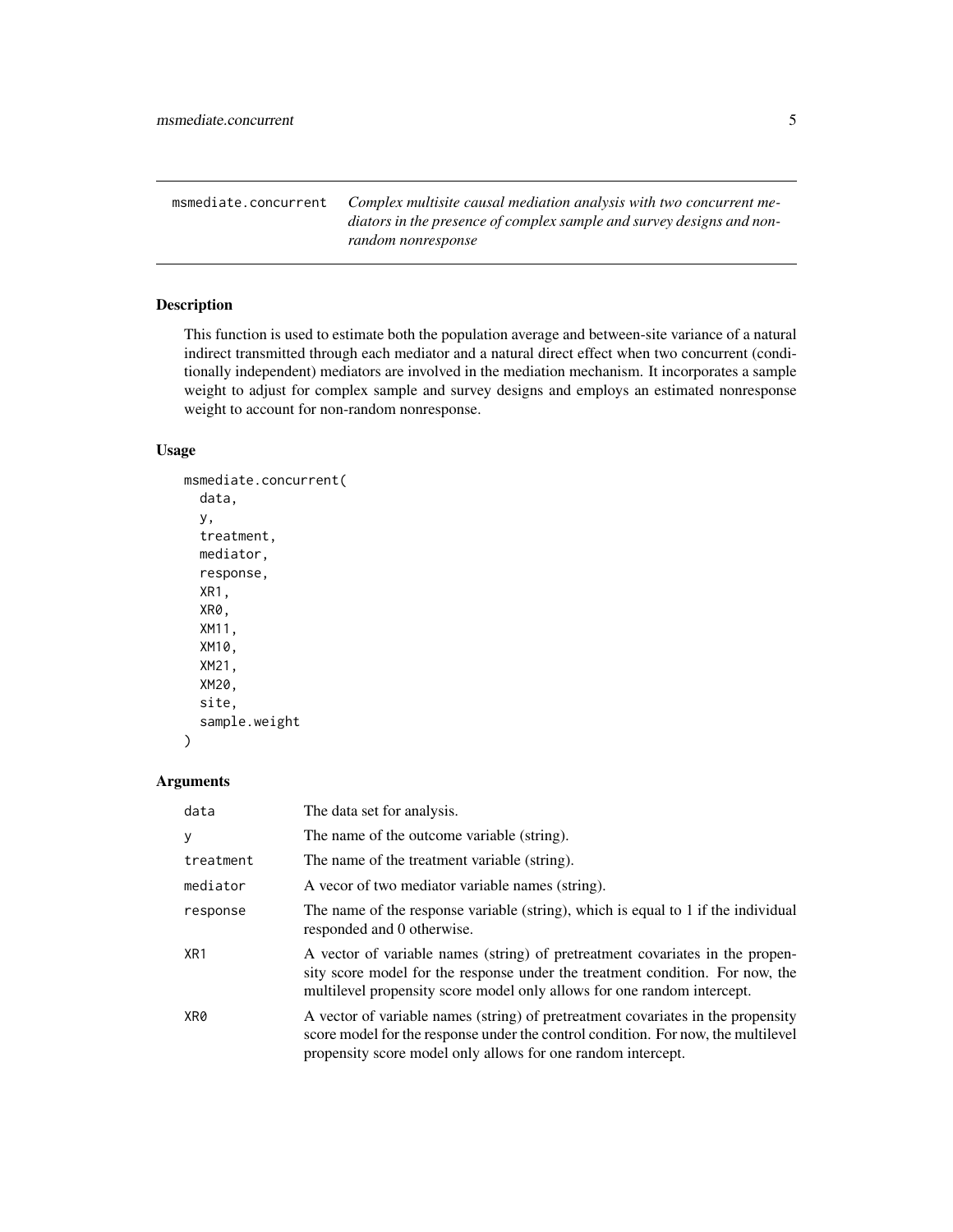| <b>XM11</b>   | A vector of variable names (string) of pretreatment covariates in the propensity<br>score model for the first mediator under the treatment condition. For now, the<br>multilevel propensity score model only allows for one random intercept.  |
|---------------|------------------------------------------------------------------------------------------------------------------------------------------------------------------------------------------------------------------------------------------------|
| XM10          | A vector of variable names (string) of pretreatment covariates in the propensity<br>score model for the first mediator under the control condition. For now, the<br>multilevel propensity score model only allows for one random intercept.    |
| XM21          | A vector of variable names (string) of pretreatment covariates in the propensity<br>score model for the second mediator under the treatment condition. For now,<br>the multilevel propensity score model only allows for one random intercept. |
| XM20          | A vector of variable names (string) of pretreatment covariates in the propensity<br>score model for the second mediator under the control condition. For now, the<br>multilevel propensity score model only allows for one random intercept.   |
| site          | The variable name for the site ID (string).                                                                                                                                                                                                    |
| sample.weight | The variable name for the sample weight given by design (string).                                                                                                                                                                              |

#### Value

A list contains the estimates of the between-site variances of indirect effect via M1 given M2(0) ("I.M1(0)"), indirect effect via M2 given M1(1) ("I.M2(1)"), direct effect ("D"), indirect effect via M1 given M2(1) ("I.M1(1)"), indirect effect via M2 given M1(0) ("I.M2(0)"), interaction effect between M1 and M2 ("I.M1\*M2"), and the correlations between the effects across sites (\$Random\_effects), and the population average effect estimates along with their hypothesis testing results (\$Fixed\_effects).

#### Author(s)

Xu Qin, Jonah Deutsch, and Guanglei Hong

#### References

Qin, X., Deutsch, J, & Hong, G. (2021). Unpacking Complex Mediation Mechanisms and Their Heterogeneity between Sites in A Job Corps Evaluation. The Journal of Policy Analysis and Management, 40(1), 158-190. doi: [10.1002/pam.22268](https://doi.org/10.1002/pam.22268)

#### Examples

```
data(sim.weights)
```

```
msmediate.concurrent(data = sim.weights, y = "y", treatment = "tr", mediator = c("me",
    "me2"), response = "R", XR1 = c("x1", "x2", "x3"), XR0 = c("x1", "x2", "x3"),
    XM11 = c("x1", "x2", "x3"), XM10 = c("x1", "x2", "x3"), XM21 = c("x1", "x2",
        "x3"), X M 20 = c("x1", "x2", "x3"), site = "site", sample.weight = "WD")
```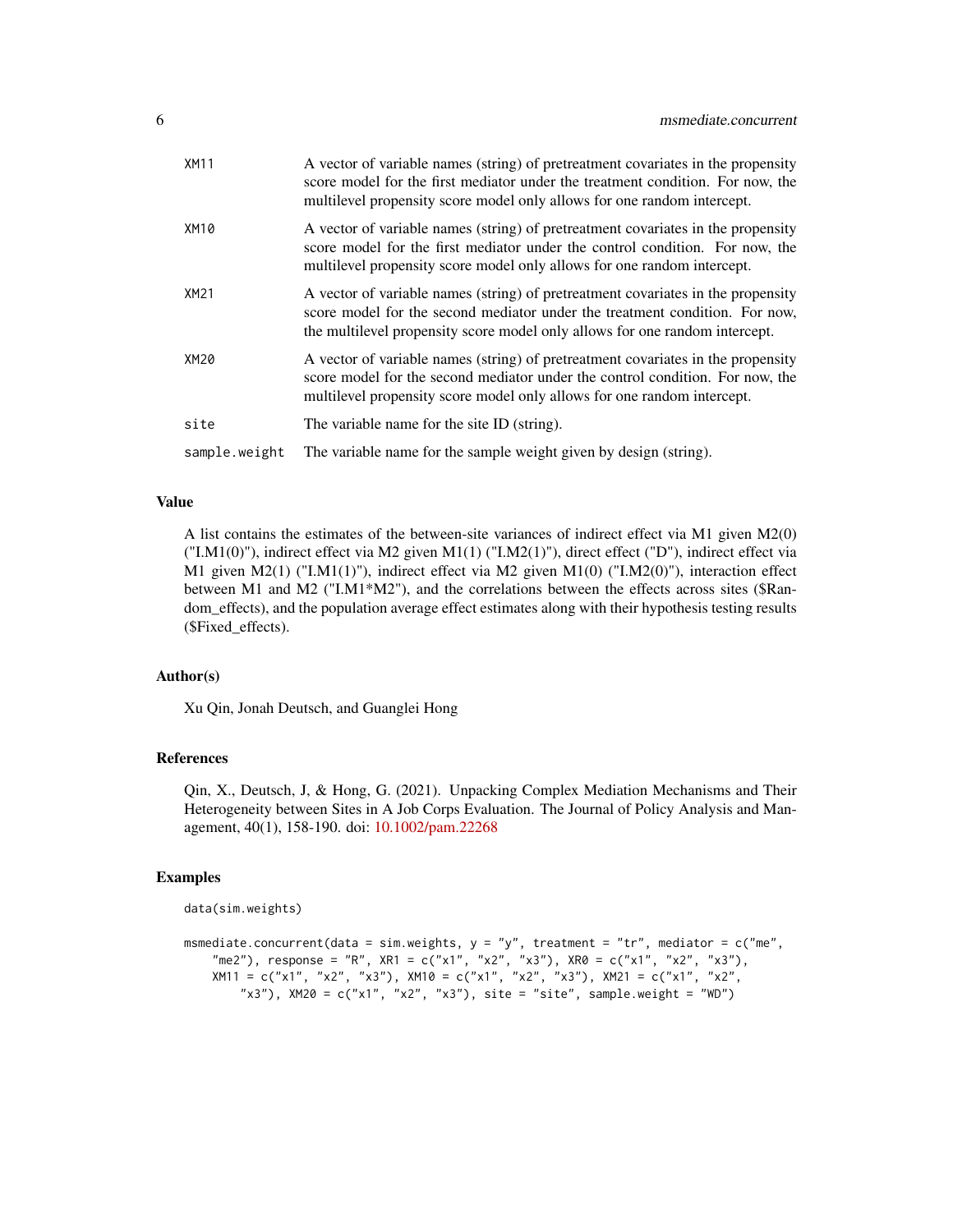<span id="page-6-0"></span>msmediate.weights *Causal mediation analysis in multisite trials in the presence of complex sample and survey designs and non-random nonresponse*

#### Description

This function is used to estimate both the population average and between-site variance of natural direct effect, natural indirect effect, pure indirect effect, and treatment-by-mediator interaction effect. It incorporates a sample weight to adjust for complex sample and survey designs and employs an estimated nonresponse weight to account for non-random nonresponse.

#### Usage

```
msmediate.weights(
  data,
 y,
  treatment,
 mediator,
  response,
  XR1,
  XR0,
  XM1,
  XM0,
  site,
  sample.weight
```

```
)
```

| data      | The data set for analysis.                                                                                                                                                                                                                |
|-----------|-------------------------------------------------------------------------------------------------------------------------------------------------------------------------------------------------------------------------------------------|
| y         | The name of the outcome variable (string).                                                                                                                                                                                                |
| treatment | The name of the treatment variable (string).                                                                                                                                                                                              |
| mediator  | The name of the mediator variable (string).                                                                                                                                                                                               |
| response  | The name of the response variable (string), which is equal to 1 if the individual<br>responded and 0 otherwise.                                                                                                                           |
| XR1       | A vector of variable names (string) of pretreatment covariates in the propen-<br>sity score model for the response under the treatment condition. For now, the<br>multilevel propensity score model only allows for one random intercept. |
| XR0       | A vector of variable names (string) of pretreatment covariates in the propensity<br>score model for the response under the control condition. For now, the multilevel<br>propensity score model only allows for one random intercept.     |
| XM1       | A vector of variable names (string) of pretreatment covariates in the propen-<br>sity score model for the mediator under the treatment condition. For now, the<br>multilevel propensity score model only allows for one random intercept. |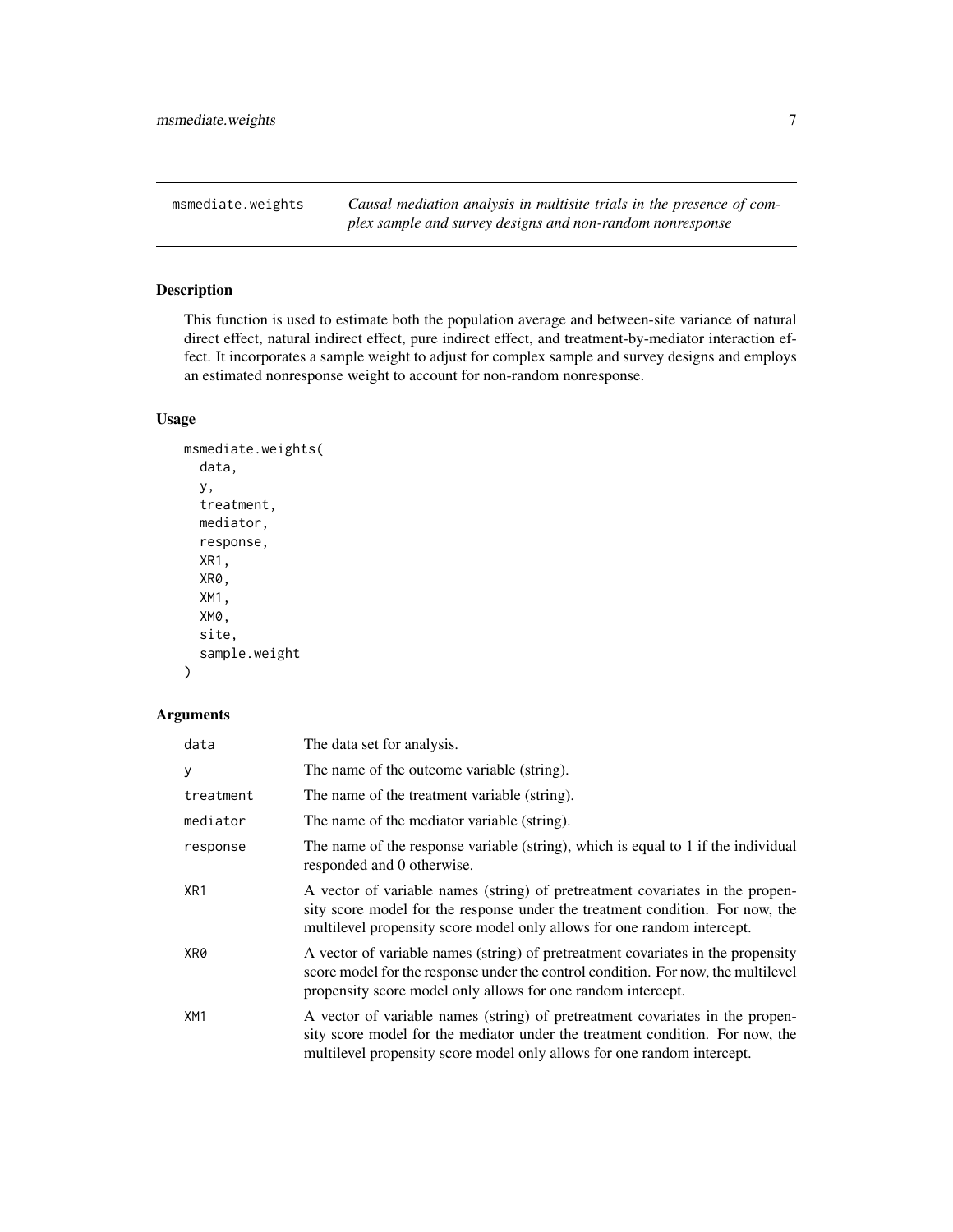<span id="page-7-0"></span>

| XM0  | A vector of variable names (string) of pretreatment covariates in the propensity |
|------|----------------------------------------------------------------------------------|
|      | score model for the mediator under the control condition. For now, the multi-    |
|      | level propensity score model only allows for one random intercept.               |
| site | The variable name for the site ID (string).                                      |
|      | sample weight The variable name for the sample weight given by design (string).  |

#### Value

A list contains the estimates of the between-site variances of natural direct effect, natural indirect effect, pure indirect effect, and treatment-by-mediator interaction effect, and the correlations between the effects across sites (\$Random\_effects), and the population average effect estimates along with their hypothesis testing results (\$Fixed\_effects).

#### Author(s)

Xu Qin, Guanglei Hong, Jonah Deutsch, and Edward Bein

#### References

Qin, X., Hong, G., Deutsch, J., & Bein, E. (2019). Multisite causal mediation analysis in the presence of complex sample and survey designs and non-random non-response. Journal of the Royal Statistical Society: Series A (Statistics in Society), 182(4), 1343-1370. doi: [10.1111/rssa.12446](https://doi.org/10.1111/rssa.12446)

#### Examples

data(sim.weights)

```
msmediate.weights(data = sim.weights, y = "y", treatment = "tr", mediator = "me",
    response = "R", XR1 = c("x1", "x2", "x3"), XR0 = c("x1", "x2", "x3"), XM1 = c("x1",
        "x2", "x3"), XMQ = c("x1", "x2", "x3"), site = "site", sample.weight = "WD")
```
sim *A simulated example data*

#### Description

This simulated data list is for demonstration.

#### Value

A list containing

| site     | Site ID                |
|----------|------------------------|
| <b>y</b> | Outcome                |
| tr       | <b>Treatment</b>       |
| me       | Mediator               |
| x1       | Pretreatment covariate |
|          |                        |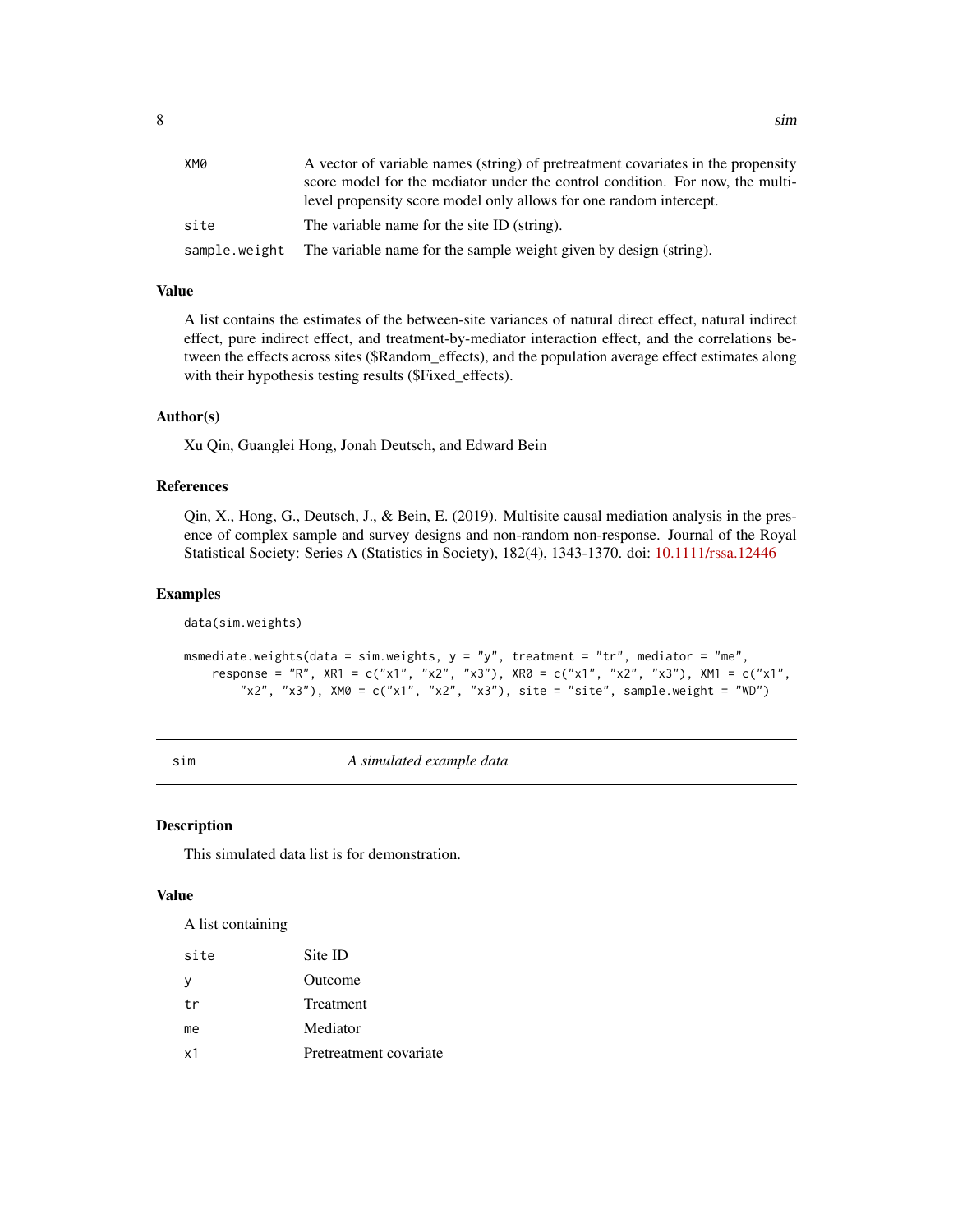#### <span id="page-8-0"></span>sim.weights 9

| x2         | Pretreatment covariate |
|------------|------------------------|
| x3         | Pretreatment covariate |
| $\times 4$ | Pretreatment covariate |

|  | sim.weights |
|--|-------------|
|  |             |

#### s *A simulated example data*

#### Description

This simulated data list is for demonstration.

#### Value

A list containing

| site           | Site ID                |
|----------------|------------------------|
| у              | Outcome                |
| tr             | Treatment              |
| me             | Mediator               |
| x1             | Pretreatment covariate |
| x <sub>2</sub> | Pretreatment covariate |
| x <sub>3</sub> | Pretreatment covariate |
| R              | Response indicator     |
| WD             | Sample weight          |

vartest.msmediate *Variance testing for multisite causal mediation analysis*

#### Description

This function performs hypothesis testing for the between-site variance of direct effect and that of indirect effect, besides providing the same output as given by the function msmediate().

#### Usage

```
vartest.msmediate(data, y, treatment, mediator, X, site, npermute = 200)
```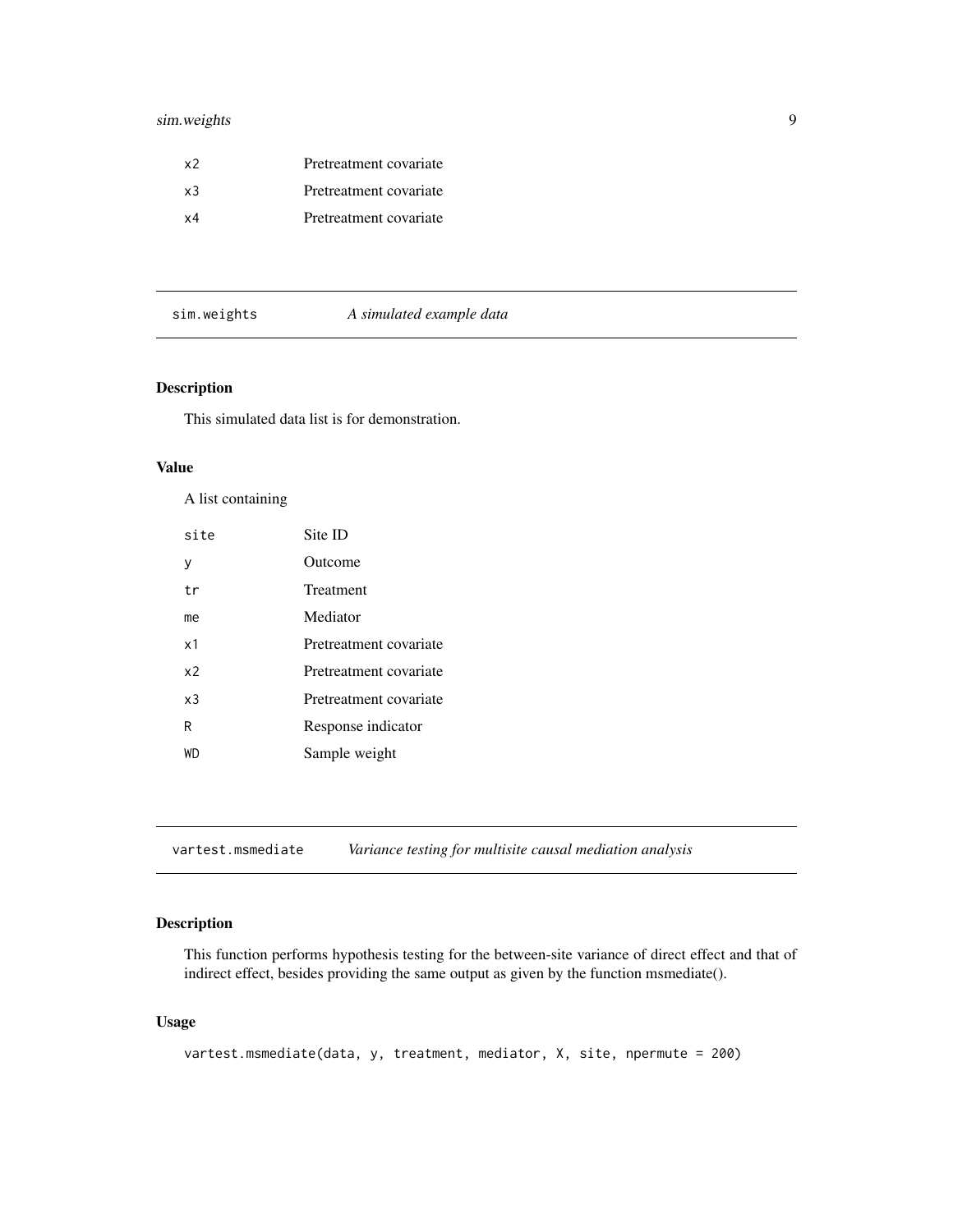#### <span id="page-9-0"></span>**Arguments**

| data         | The data set for analysis.                                                                                                                                                                                       |
|--------------|------------------------------------------------------------------------------------------------------------------------------------------------------------------------------------------------------------------|
| y            | The name of the outcome variable (string).                                                                                                                                                                       |
| treatment    | The name of the treatment variable (string).                                                                                                                                                                     |
| mediator     | The name of the mediator variable (string).                                                                                                                                                                      |
| $\mathsf{X}$ | A vector of variable names (string) of pretreatment covariates, which will be<br>included in the propensity score model. For now, the multilevel propensity score<br>model only allows for one random intercept. |
| site         | The variable name for the site ID (string).                                                                                                                                                                      |
| npermute     | The number of permutations for the permutation test. The default value is 200.<br>It may take a long time, depending on the sample size and the length of X.                                                     |

#### Value

A list contains the hypothesis testing results of the between-site variance of the causal effects, besides the same output as given by the function msmediate().

#### Author(s)

Xu Qin and Guanglei Hong

#### References

Qin, X., & Hong, G (2017). A weighting method for assessing between-site heterogeneity in causal mediation mechanism. Journal of Educational and Behavioral Statistics. Journal of Educational and Behavioral Statistics. Journal of Educational and Behavioral Statistics, 42(3), 308-340. doi: [10.3102/1076998617694879](https://doi.org/10.3102/1076998617694879)

#### Examples

data(sim)

```
vartest.msmediate(data = sim, y = "y", treatment = "tr", mediator = "me", X = c("x1","x2", "x3", "x4"), site = "site", npermute = 2)
```
vartest.msmediate.concurrent

*Variance testing for complex multisite causal mediation analysis with two concurrent mediators in the presence of complex sample and survey designs and non-random nonresponse*

#### Description

This function performs hypothesis testing for the between-site variances besides providing the same output as given by the function msmediate.concurrent().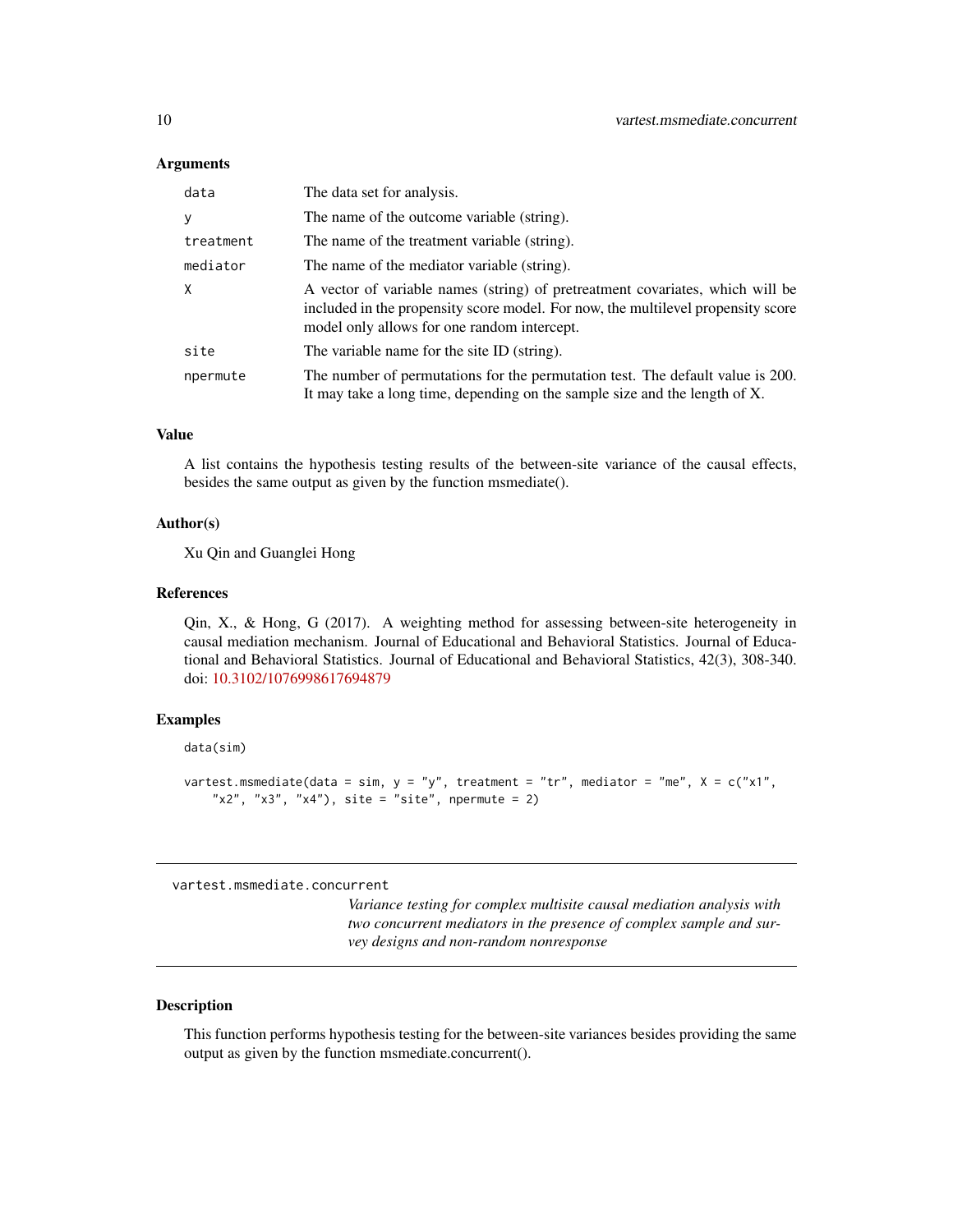#### Usage

```
vartest.msmediate.concurrent(
 data,
 y,
 treatment,
 mediator,
 response,
 XR1,
 XR0,
 XM11,
 XM10,
 XM21,
 XM20,
 site,
 sample.weight,
 npermute = 200
```

```
\mathcal{L}
```

| data        | The data set for analysis.                                                                                                                                                                                                                     |
|-------------|------------------------------------------------------------------------------------------------------------------------------------------------------------------------------------------------------------------------------------------------|
| У           | The name of the outcome variable (string).                                                                                                                                                                                                     |
| treatment   | The name of the treatment variable (string).                                                                                                                                                                                                   |
| mediator    | A vecor of two mediator variable names (string).                                                                                                                                                                                               |
| response    | The name of the response variable (string), which is equal to 1 if the individual<br>responded and 0 otherwise.                                                                                                                                |
| XR1         | A vector of variable names (string) of pretreatment covariates in the propen-<br>sity score model for the response under the treatment condition. For now, the<br>multilevel propensity score model only allows for one random intercept.      |
| XR0         | A vector of variable names (string) of pretreatment covariates in the propensity<br>score model for the response under the control condition. For now, the multilevel<br>propensity score model only allows for one random intercept.          |
| XM11        | A vector of variable names (string) of pretreatment covariates in the propensity<br>score model for the first mediator under the treatment condition. For now, the<br>multilevel propensity score model only allows for one random intercept.  |
| <b>XM10</b> | A vector of variable names (string) of pretreatment covariates in the propensity<br>score model for the first mediator under the control condition. For now, the<br>multilevel propensity score model only allows for one random intercept.    |
| XM21        | A vector of variable names (string) of pretreatment covariates in the propensity<br>score model for the second mediator under the treatment condition. For now,<br>the multilevel propensity score model only allows for one random intercept. |
| XM20        | A vector of variable names (string) of pretreatment covariates in the propensity<br>score model for the second mediator under the control condition. For now, the<br>multilevel propensity score model only allows for one random intercept.   |
| site        | The variable name for the site ID (string).                                                                                                                                                                                                    |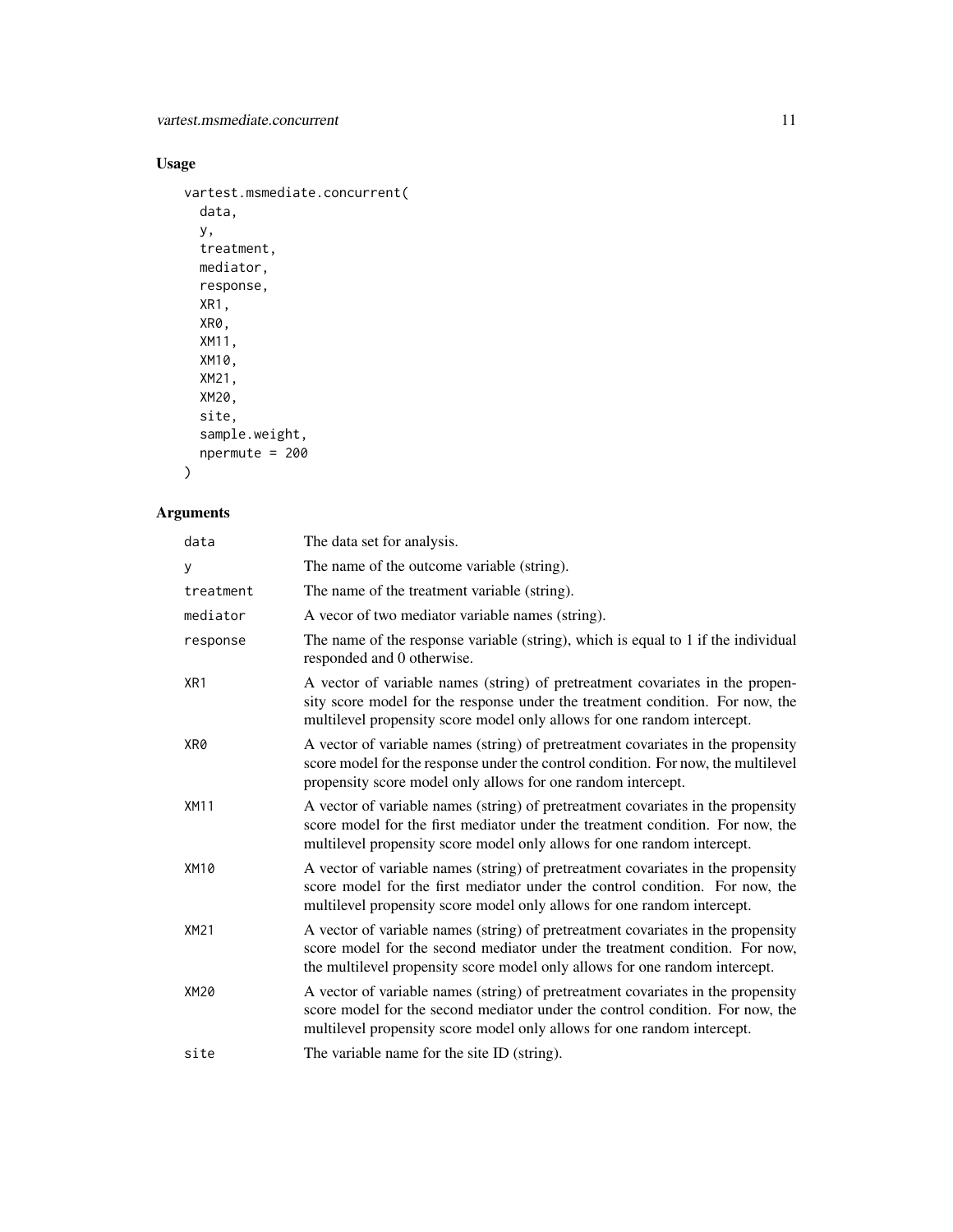<span id="page-11-0"></span>

| sample.weight | The variable name for the sample weight given by design (string).                                                                                            |
|---------------|--------------------------------------------------------------------------------------------------------------------------------------------------------------|
| npermute      | The number of permutations for the permutation test. The default value is 200.<br>It may take a long time, depending on the sample size and the length of X. |

#### Value

A list contains the hypothesis testing results of the between-site variance of the causal effects, besides the same output as given by the function msmediate().

#### Author(s)

Xu Qin, Jonah Deutsch, and Guanglei Hong

#### References

Qin, X., Deutsch, J, & Hong, G. (2021). Unpacking Complex Mediation Mechanisms and Their Heterogeneity between Sites in A Job Corps Evaluation. The Journal of Policy Analysis and Management, 40(1), 158-190. doi: [10.1002/pam.22268](https://doi.org/10.1002/pam.22268)

#### Examples

```
data(sim.weights)
set.seed(1)
vartest.msmediate.concurrent(data = sim.weights, y = "y", treatment = "tr",
    mediator = c("me", "me2"), response = "R", XR1 = c("x1", "x2", "x3"), XR0 = c("x1",
        "x2", "x3"), XML1 = c("x1", "x2", "x3"), XML2 = c("x1", "x2", "x3"),
   XM21 = c("x1", "x2", "x3"), XM20 = c("x1", "x2", "x3"), site = "site",sample.weight = "WD", npermute = 2)
```
vartest.msmediate.weights

*Variance testing for multisite causal mediation analysis in the presence of complex sample and survey designs and non-random nonresponse*

#### Description

This function performs hypothesis testing for the between-site variances of natural direct effect, natural indirect effect, pure indirect effect, and treatment-by-mediator interaction effect in the presence of complex sample and survey designs and non-random nonresponse, besides providing the same output as given by the function msmediate.weights().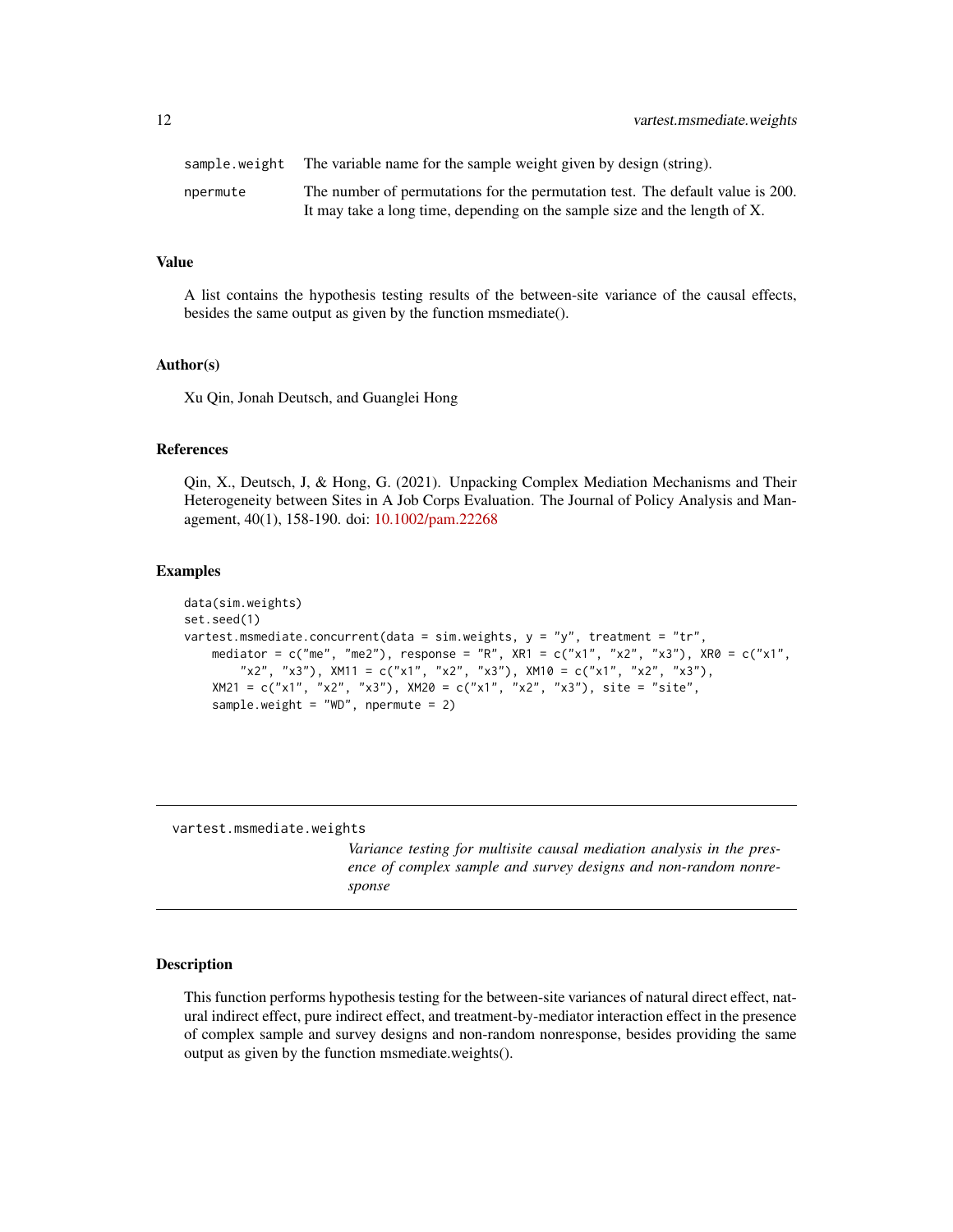#### Usage

```
vartest.msmediate.weights(
  data,
 y,
  treatment,
 mediator,
 response,
 XR1,
 XR0,
 XM1,
 XM0,
  site,
  sample.weight,
 npermute = 200
```

```
)
```
#### Arguments

| data            | The data set for analysis.                                                                                                                                                                                                                |
|-----------------|-------------------------------------------------------------------------------------------------------------------------------------------------------------------------------------------------------------------------------------------|
| у               | The name of the outcome variable (string).                                                                                                                                                                                                |
| treatment       | The name of the treatment variable (string).                                                                                                                                                                                              |
| mediator        | The name of the mediator variable (string).                                                                                                                                                                                               |
| response        | The name of the response variable (string), which is equal to 1 if the individual<br>responded and 0 otherwise.                                                                                                                           |
| XR <sub>1</sub> | A vector of variable names (string) of pretreatment covariates in the propen-<br>sity score model for the response under the treatment condition. For now, the<br>multilevel propensity score model only allows for one random intercept. |
| XR0             | A vector of variable names (string) of pretreatment covariates in the propensity<br>score model for the response under the control condition. For now, the multilevel<br>propensity score model only allows for one random intercept.     |
| XM1             | A vector of variable names (string) of pretreatment covariates in the propen-<br>sity score model for the mediator under the treatment condition. For now, the<br>multilevel propensity score model only allows for one random intercept. |
| XM0             | A vector of variable names (string) of pretreatment covariates in the propensity<br>score model for the mediator under the control condition. For now, the multi-<br>level propensity score model only allows for one random intercept.   |
| site            | The variable name for the site ID (string).                                                                                                                                                                                               |
| sample.weight   | The variable name for the sample weight given by design (string).                                                                                                                                                                         |
| npermute        | The number of permutations for the permutation test. The default value is 200.<br>It may take a long time, depending on the sample size and the length of X.                                                                              |

#### Value

A list contains the hypothesis testing results of the between-site variance of the causal effects, besides the same output as given by the function msmediate().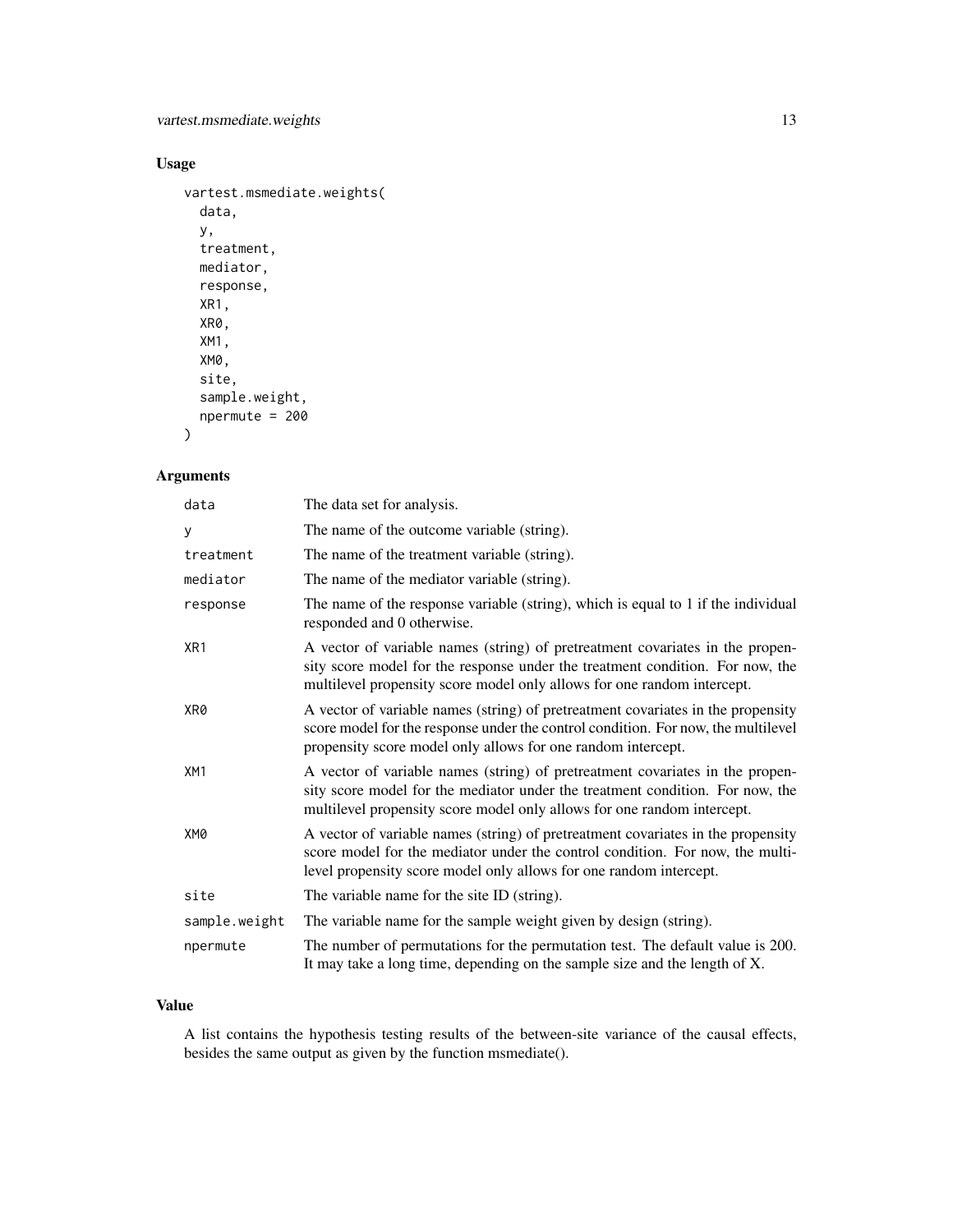#### Author(s)

Xu Qin, Guanglei Hong, Jonah Deutsch, and Edward Bein

#### References

Qin, X., Hong, G., Deutsch, J., & Bein, E. (2019). Multisite causal mediation analysis in the presence of complex sample and survey designs and non-random non-response. Journal of the Royal Statistical Society: Series A (Statistics in Society), 182(4), 1343-1370. doi: [10.1111/rssa.12446](https://doi.org/10.1111/rssa.12446)

#### Examples

data(sim.weights)

```
vartest.msmediate.weights(data = sim.weights, y = "y", treatment = "tr", mediator = "me",
   response = "R", XR1 = c("x1", "x2", "x3"), XR0 = c("x1", "x2", "x3"), XM1 = c("x1",
        "x2", "x3"), XM0 = c("x1", "x2", "x3"), site = "site", sample.weight = "WD",
   npermute = 2)
```